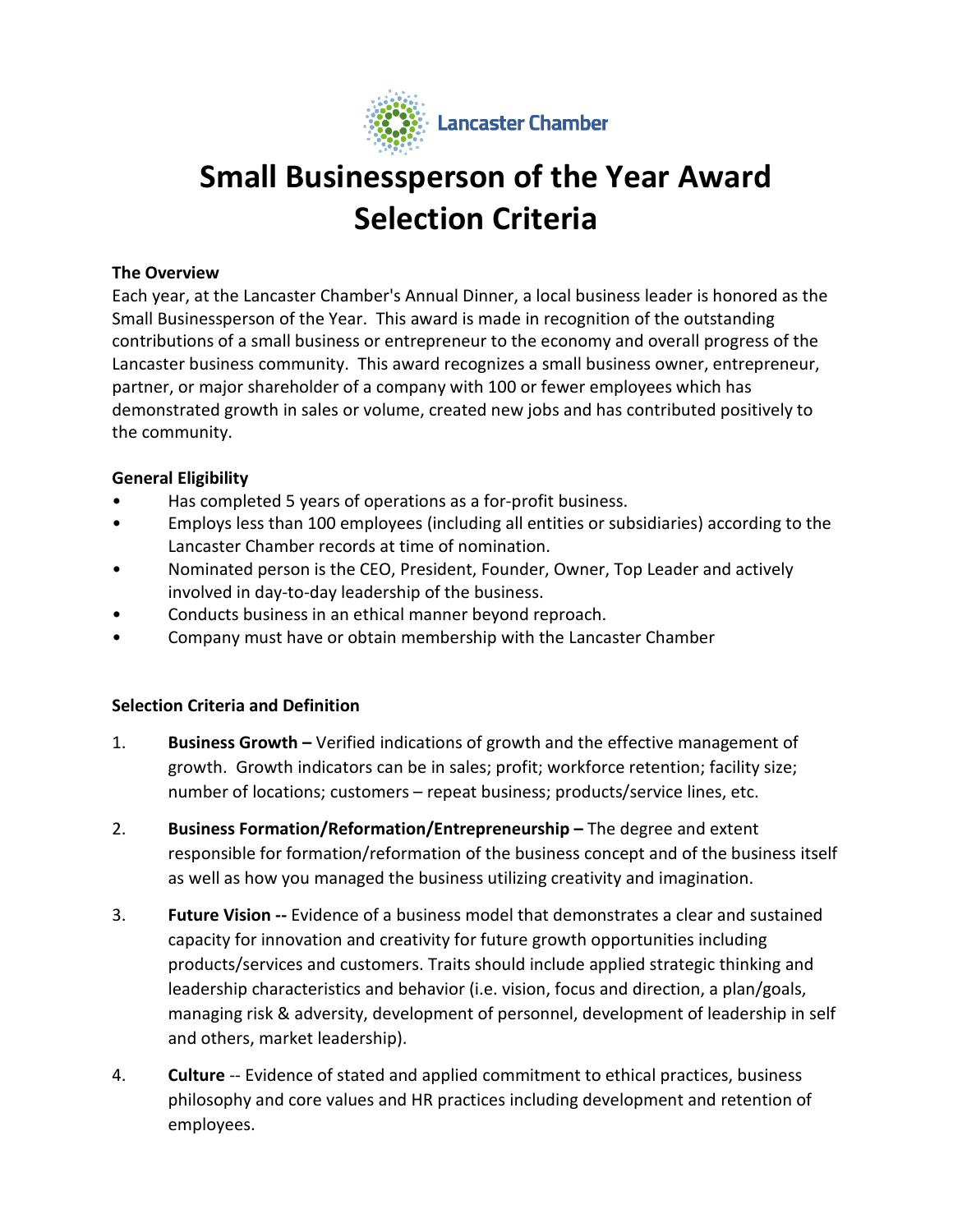- 5. **Community Involvement** -- Evidence of contribution and involvement in the community, investment of financial and other resources such as time, talent, materials/facilities/equipment, involvement of self and others in the organization.
- 6. **Chamber Involvement --** Evidence of contribution of time and talent to the Chamber, including belief in the value of Chamber membership. Support of Chamber functions through engagement, leadership, and sponsorship activities. Influencing others, in your organization, to become actively involved in the Chamber.

**Rating Guidelines –** Please rate all nominees on a scale of 0 to 6 (0 – doesn't apply, 1-2 being low, 3- 4 being mid-point, 5-6 being high), using the comments below as a guide.

### **1. Business Growth –** (20% total score)

| LOW                            | <b>Mid-Point</b>         | <b>High</b>              |
|--------------------------------|--------------------------|--------------------------|
| Sales/customers - 10% or under | Sales/customers - 11-30% | Sales/customers over 30% |
| average annual growth          | average annual growth    | Annual growth            |

### **2. Business Formation/Reformation/Entrepreneurship** – (10% total score)

| LOW                    | Mid-Point                   | High                        |
|------------------------|-----------------------------|-----------------------------|
| Inherited the business | Bought existing business, a | Founded the concept and the |
|                        | franchise or founded.       | business.                   |

#### **3. Future Vision** – (15% total score)

| LOW                              | Mid-Point                       | High                            |
|----------------------------------|---------------------------------|---------------------------------|
| Evidence of skills by candidate. | Evidence of skills by candidate | Evidence of skills by candidate |
|                                  | and some others in the          | and integrated organization     |
|                                  | organization.                   | wide.                           |

#### **4. Business Culture** – (15% total score)

| Low                         | Mid-Point                    | <b>High</b>                      |
|-----------------------------|------------------------------|----------------------------------|
| Able to state a business    | Business philosophy and core | Philosophy and core values fully |
| philosophy and core values. | values are clearly           | integrated into HR practices and |
| Below average employee      | communicated and followed.   | leadership.                      |
| retention.                  |                              |                                  |